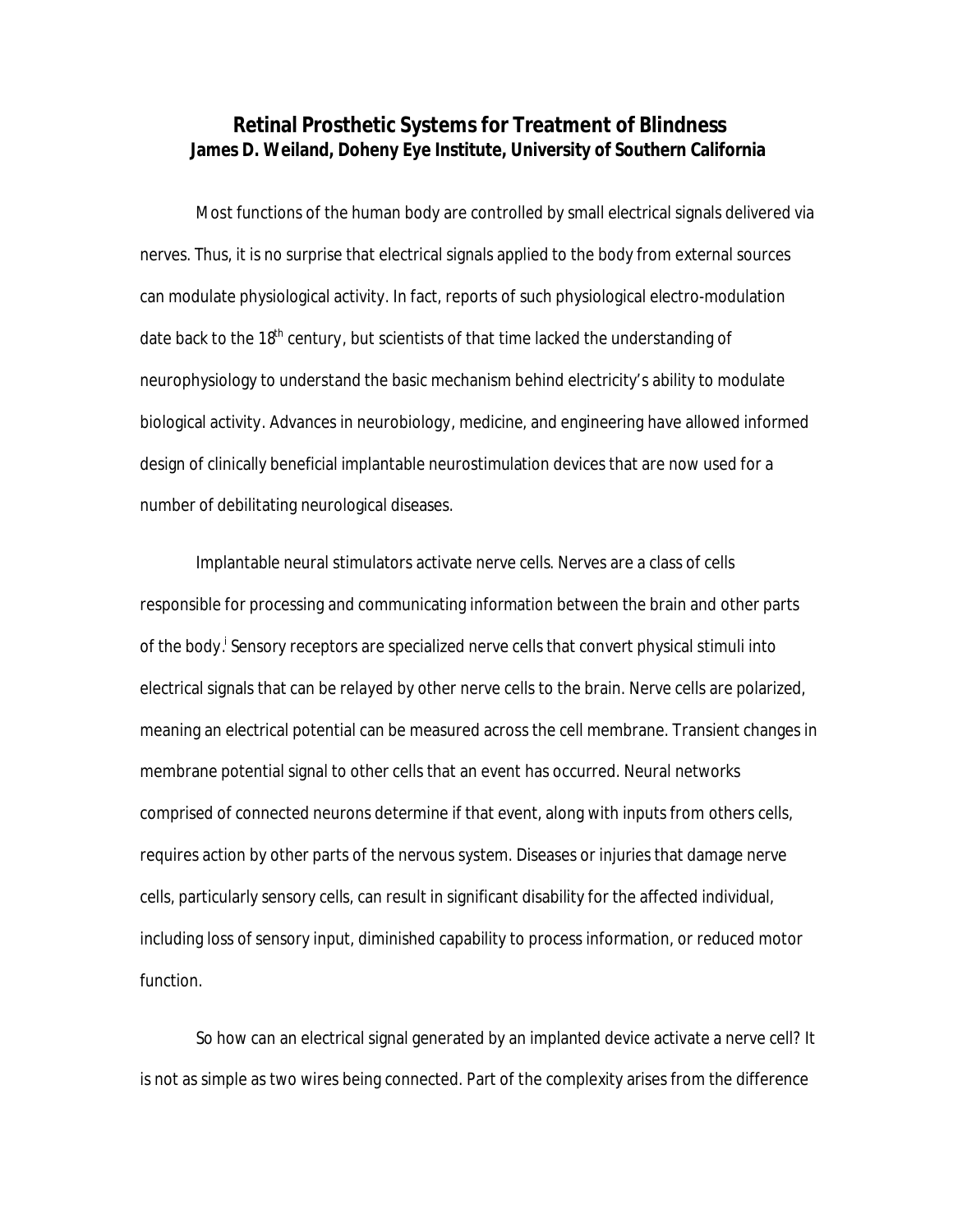in electrical charge carriers; in metals, electrons carry charge while in the body, ions carry charge. The conversion from electrons to ions occurs at the electrode, typically a metal or metal oxide, in direct contact with the extracellular fluid. An electrical signal applied to the electrode will cause current flow in the tissue via movement of charged ions, which include ions of sodium, chloride, and potassium, among others. The end effect of this charge movement is to depolarize the nerve cell membrane, after which the natural signaling mechanism of the nerve cell takes place and the brain, and person, observe an electrically elicited sensation or modulated function.

A number of successful neurostimulators are in wide-spread use. Cochlear implants stimulate the auditory nerve to give hearing to deaf people. Using these implants allows deaf people to hear so well that they can talk on a telephone. Unrelenting pain sensations sometimes result from nerve damage or disease. Implantable devices that stimulate the lower spinal cord are known to decrease or even eliminate the feeling of pain. One of the most dramatic successes of electrical stimulation is in the treatment of Parkinson's disease. By stimulating a part of the brain called the thalamus, many symptoms of Parkinson's subside almost immediately. Parkinson's patients with uncontrollable tremor or rigidity that severely limits motor function, show improved co-ordination within minutes of commencing stimulation.

## *Treating Blindness with Electrical Stimulation*

The retina is the light sensitive, multi-layer tissue that lines the interior surface of the back of the eye (figure 1).<sup>ii</sup> Photoreceptors are the light sensing cells of the retina, while the other cells process photoreceptor signals and send information to the brain via the optic nerve. When photoreceptors degenerate due to disease, the retina can no longer respond to light. However, the other nerve cells of the retina remain in sufficient numbers that electrical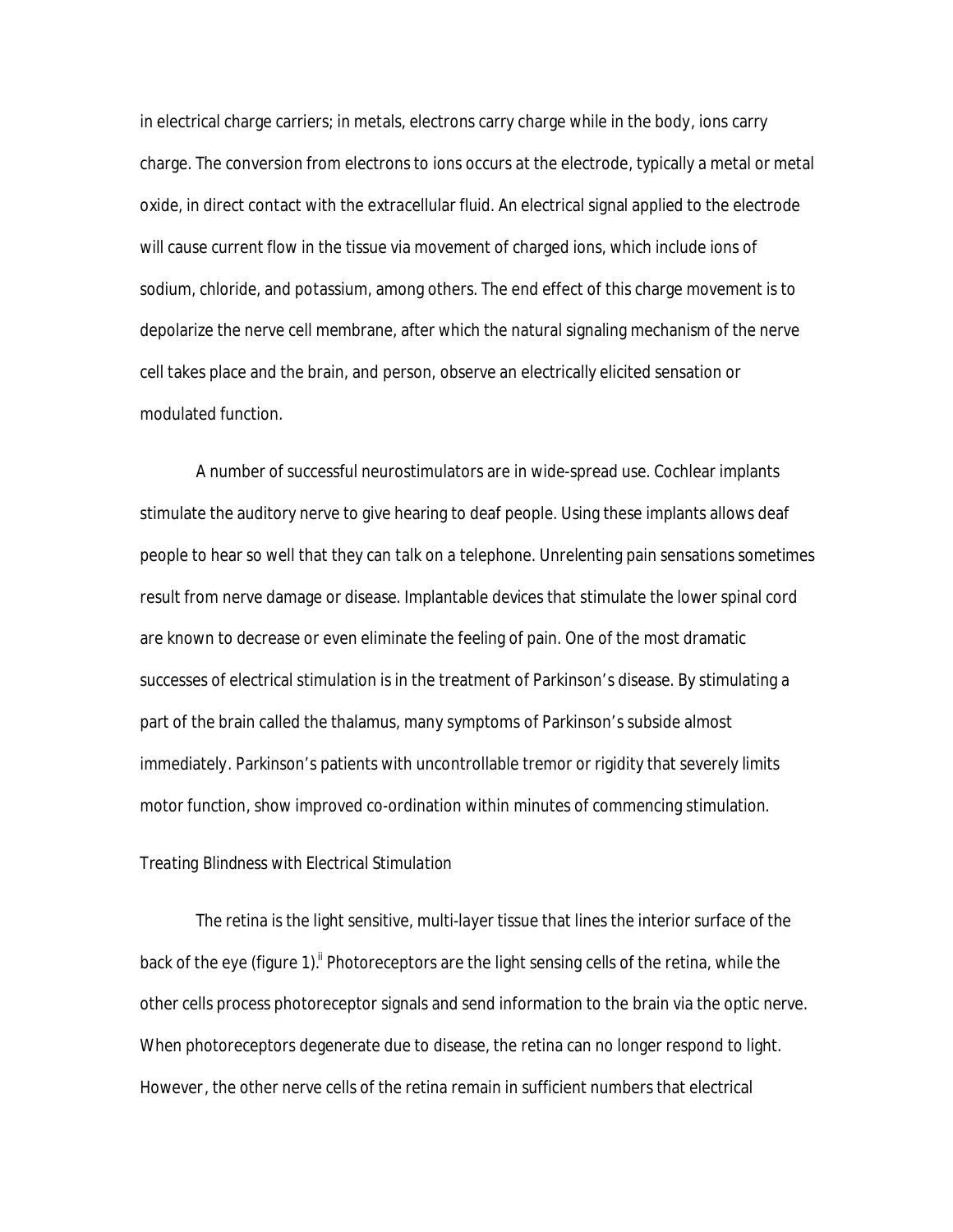stimulation of these cells results in the perception of light. Blindness often results from progressive degeneration of the photoreceptors, which are the sensory nerves of the eye. Disease like retinitis pigmentosa and age-related macular degeneration blind millions. III, iv At first, symptoms are subtle, including difficulty seeing at night or blurred central vision. Ultimately, these conditions result in blindness. Given that vision is the sense by which people obtain most of the information about their environment, blindness has an extremely detrimental impact on the afflicted.

Electrical stimulation has been proposed as a treatment for blindness for decades, but only recently systems have been implemented that are consistent with clinical deployment. This first documented use of electrical stimulation to create visual perception dates to 1755, when Charles LeRoy discharged a large capacitor through the head of a blind person, who described "flames descending downwards". Over time, as science, medicine, and engineering progressed, feasibility of a permanent implant to stimulate the retina was established.

## *Retinal Prostheses: General Description and Current Clinical Systems*

A retinal prosthesis consists of several components that perform specific functions: a camera to convert photons to digital data, a processing unit to generate stimulus commands based on the image, analog drivers to produce stimulus current, and an array of stimulating electrodes to deliver stimulus current to the retina.<sup>vi</sup> As shown in figure 2, the electrode array can be positioned in two locations in the eye, the epiretinal surface and the subretinal space, and these anatomical locations have come to define the two basic approaches that are being pursued for retinal prostheses. An epiretinal implant will rest on the inner limiting membrane of the retina while a subretinal implant would be inserted in the space occupied by photoreceptors in a healthy retina.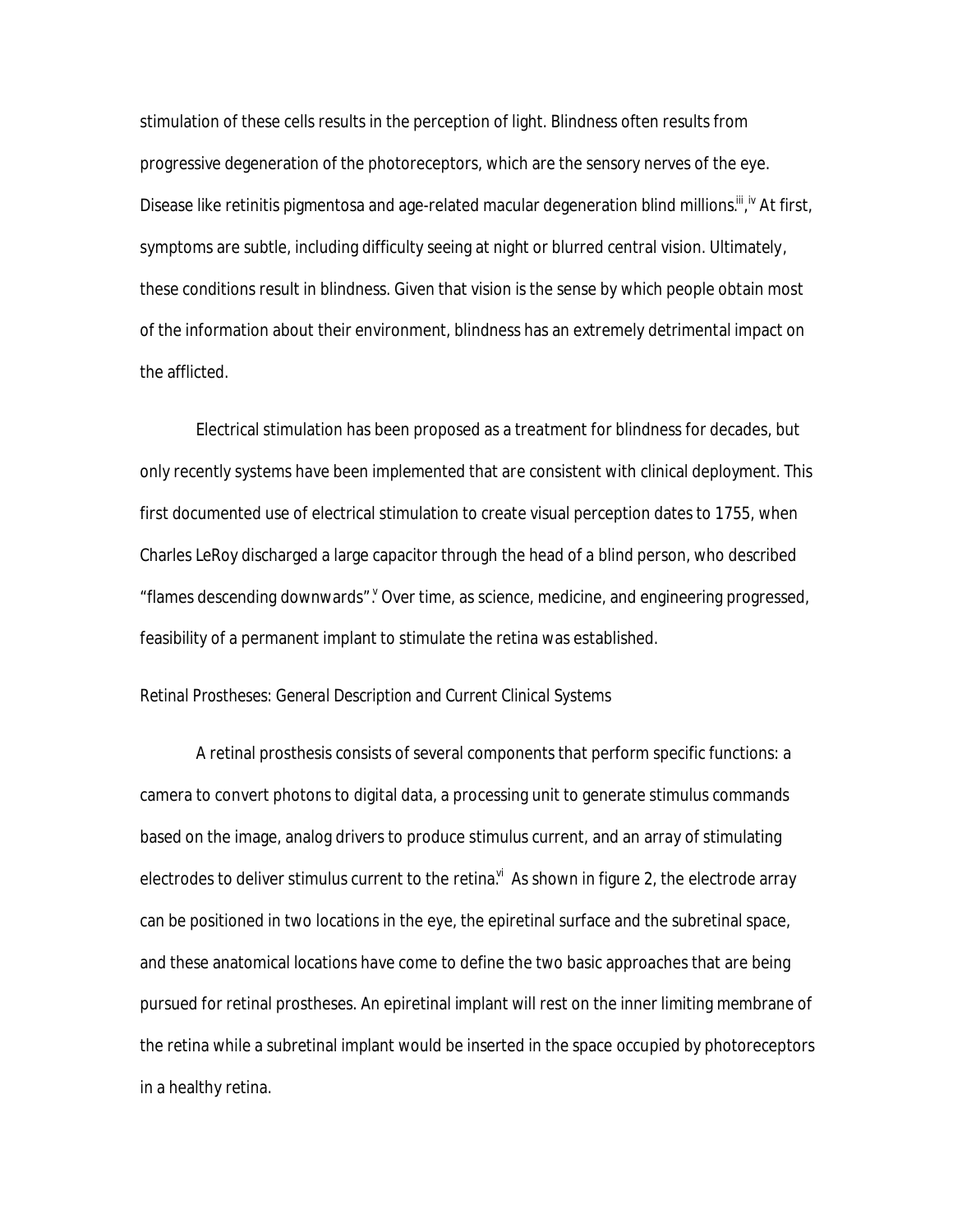Systems have been tested in blind humans in several clinical trials. For brevity, the two main trials that have produced the most significant results will be discussed. Retina Implant, GmbH has developed an externally powered, subretinal microphotodiode array (figure 3A). This device has been tested in 11 subjects.<sup>vii</sup> The device has 1500 repeating units on a single silicon chip. Each unit has the following elements: a microphotodiode to sense light, digital and analog circuitry to scale a voltage stimulus based on sensed light, and a microelectrode to apply the stimulus to the retina. The voltage stimulus pulse is supplied by a source that is outside the eye. The best test subject was able to read large letters (although it took a long time to do so) and demonstrated visual acuity of approximately 20/1000. The ARGUS II retinal prosthesis (Second Sight Medical Products, Inc.) has been implanted in 30 subjects (Figure 3B). The ARGUS II has 60 electrodes. An external camera unit delivers image information wirelessly to the implant. The best visual acuity result to date is 20/1200.<sup>viii</sup> Letter reading was demonstrated in 22/30 subjects. Like the subretinal device, reading letters took much longer than reading with natural vision.

These results have generated considerable excitement in ophthalmology, vision research, and biomedical engineering. The possibility of restoring vision captures the imagination of many and the reports from the human implantees testify to the promise of this approach. However, from an objective analysis of the data, one must conclude that there remains a long road before the claim of "vision restoration" can be considered valid. By all measures, the individuals are still considered blind, even when the devices function well. The best reported visual acuity was 20/1000, whereas the cutoff for legal blindness is 20/200 (normal vision is 20/20). The field of view is limited. The ARGUS II device extends to 20 degrees (which is at the limit for legal blindness), but natural vision has a 180 degree field. The subretinal approach is limited in this regard, with current implants less than 10 degrees.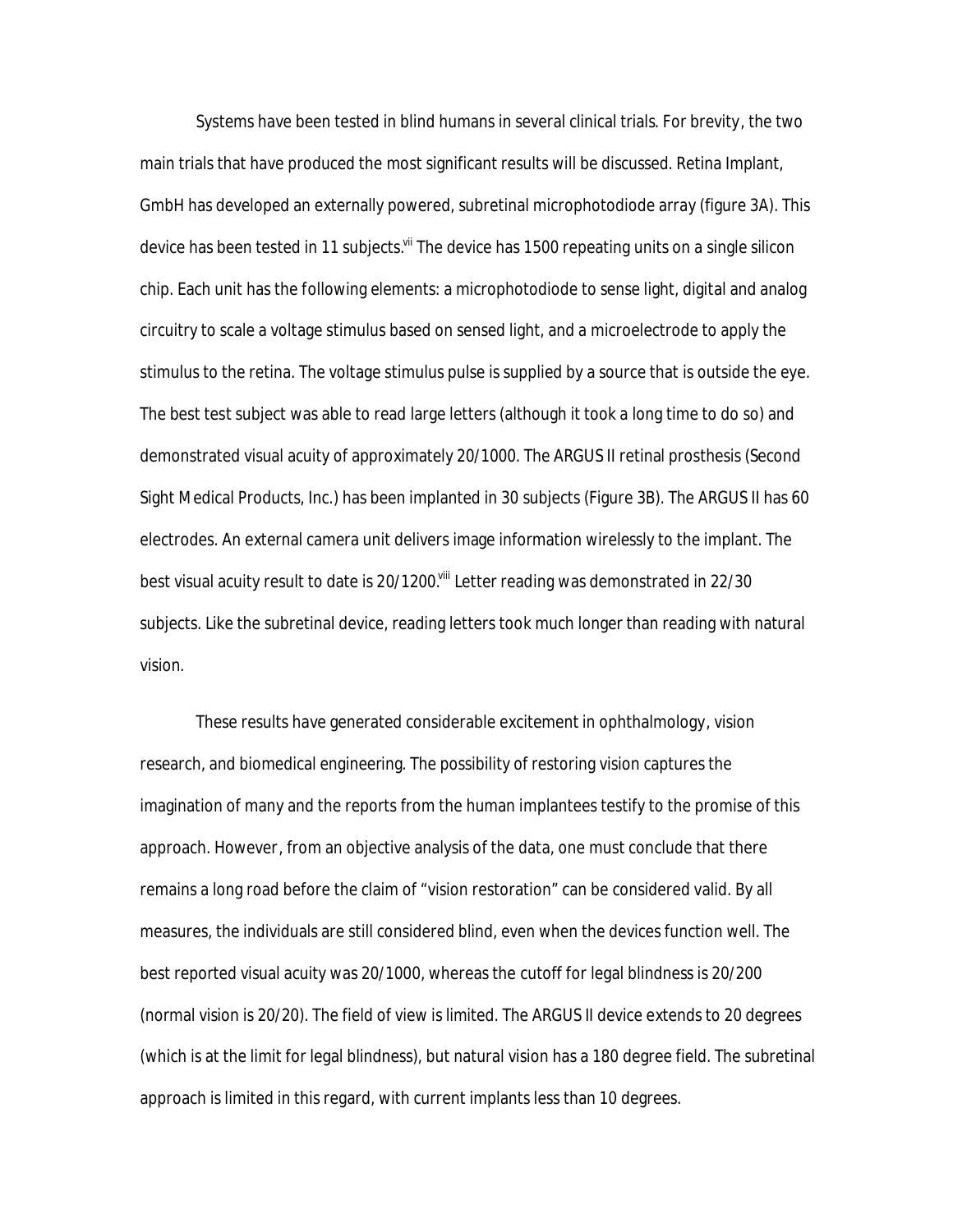### *Challenges for artificial vision*

To increase visual acuity with future implants, both technical and biological advances are needed. Simulations of artificial vision project that about 1000 individual pixels are needed to allow visual function such as reading (at near normal speed) and face recognition. Improvements in electronic packaging (the materials and assembly techniques that protect the circuits from saline) will be needed to allow 1000 signals from the circuits to connect to the retina. Low-power integrated circuits must be developed to generate a complex stimulus pattern to evoke form perception. Even if these barriers are overcome, more needs to be understood about how to connect the device to the retina. The subretinal device described above has 1500 electrodes, but does not achieve the visual acuity possible if each of these electrodes were acting independently. As electrode arrays become denser with smaller electrodes, better positioning of individual electrodes is needed to increase electrode-retina proximity. This will allow each electrode to activate a small part of the retina thereby increasing visual acuity. Better stimulation strategies are needed to make the vision appear more natural and less artificial. Currently, perceptions fade within seconds as neural adaptation mechanisms attenuate the artificial input. Research questions should focus on optimizing the stimulus protocols to maximize user performance.

A new approach to artificial vision has potential to address some of the challenges facing electronic retinal prosthesis. The "optogenetic" technique modifies individual neurons to incorporate light sensitive ion channels into the cell membrane; the most common light sensitive channel being channelrhodopsin2 (ChR2).<sup>ix</sup> Ion channels are the means by which ions pass through the cell membrane and whether channels are open or closed contributes to membrane potential. When light of a specific wavelength is shone on the cell, ChR2 ion channels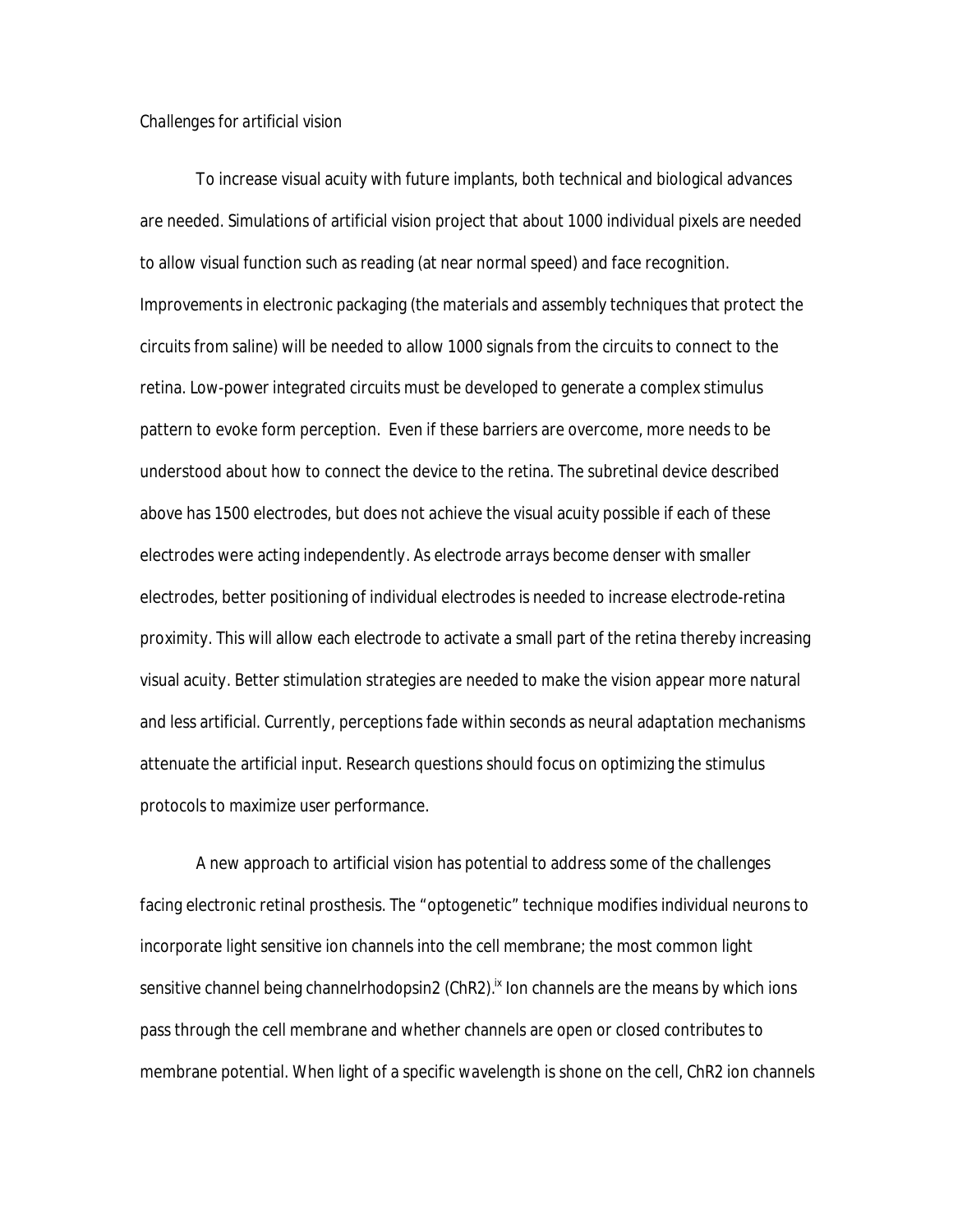open resulting in depolarization of the cell. Bi et al first demonstrated that this could be used to modify retinal ganglion cells, showing that light evoked neural responses were present in a mouse model of retinal degeneration when the mouse retina cells contained ChR2<sup>x</sup> and others have extended this work. The optogenetic approach has some significant advantages over bioelectronic approach. By making each cell light sensitive, vision can potentially be restored to near normal acuity. Also, using light as the activating signal allows the optics of the eye to focus an image on the retina. In other words, the optogenetic technique can come much closer to restoring natural vision, versus artificial vision provided by bioelectronic approaches. However, artificial vision based on optogenetics has its own set of challenges that preclude clinical use. The main issue relates to sensitivity. Currently, modified cells require bright, blue light (460 nm) to be activated, roughly 7 orders of magnitude above light sensitivity threshold in normally sighted people. It is not clear how such intense light would interact with a diseased retina, with remnant light sensitivity. Also, it is not known cells can be modified permanently.

### *Summary*

These are interesting times for retinal prostheses. Clinical trials have shown both the promise and limitations of electrical stimulation as a treatment for blindness. Working in this field, one is constantly reminded of the wondrous sense of vision available to most people, how reliant we are on vision, and the devastating impact of vision loss. Given the complexity of vision, it is clear that prosthetic vision systems will, for the foreseeable future, provide vision that is artificial in appearance and below the resolution needed for complex, visually guided tasks. However, even a slight improvement in vision can have a large impact on quality of life. Restoring the ability to see large objects and detect motion can provide more confidence for someone as they navigate through unfamiliar environments. In addition, the brain has an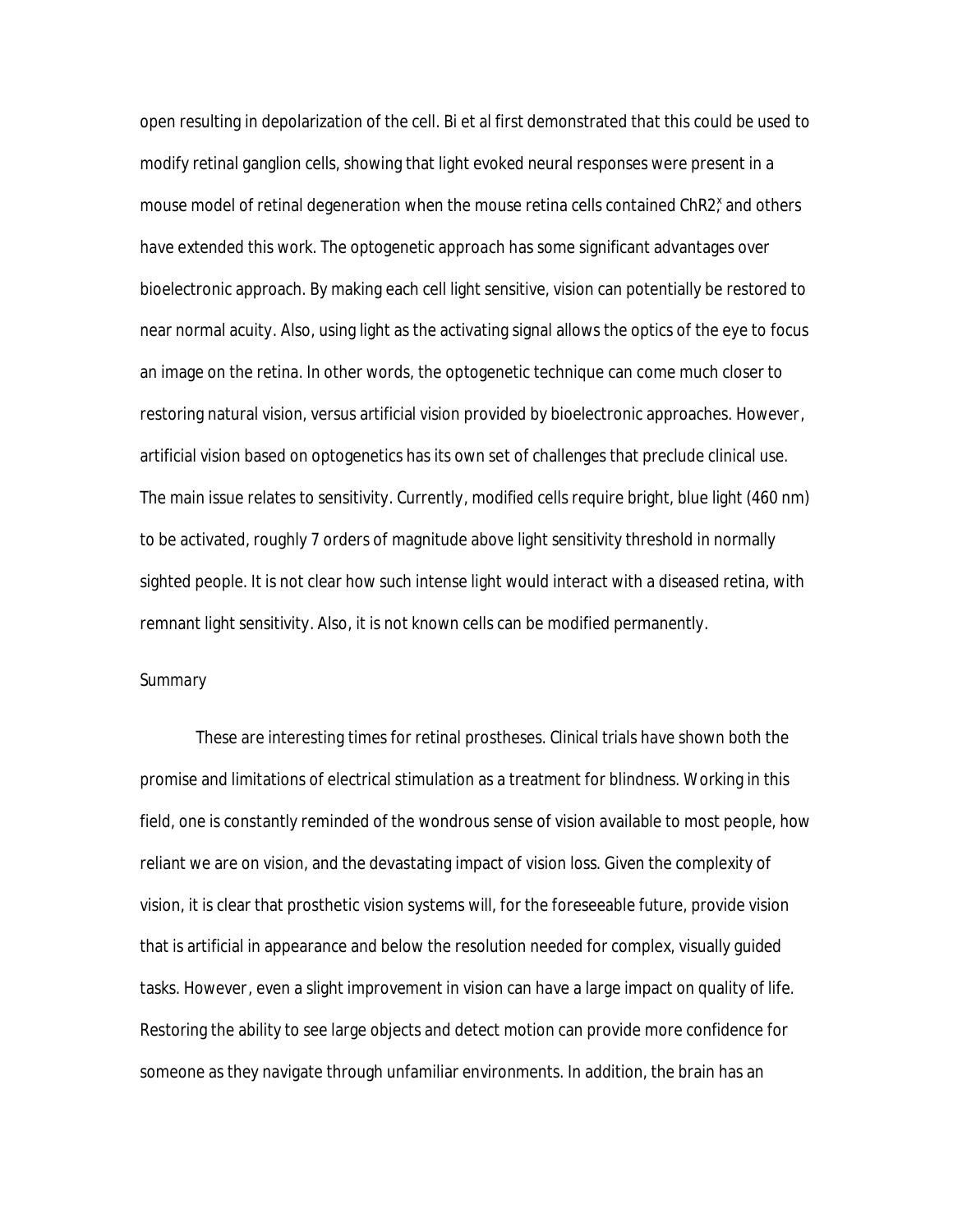amazing ability to adapt to new input and the individual, through experience, can use other contextual and sensory information to better understand what they are "seeing" via an artificial vision system. Although important breakthroughs have been achieved in this field, it is still early times, and the journey towards restoration of high acuity vision will involve concerted efforts by scientists, engineers, clinicians, and, most importantly, blind patients.



Figure 1 – Cross section of the retina and other layers of the eye (choroid and sclera). The rods and cones are the photoreceptors that sense light. The other cells process this information and transmit electrical impulses via the optic nerve fibers to the brain. (image source

<http://www.catalase.com/retina.gif>)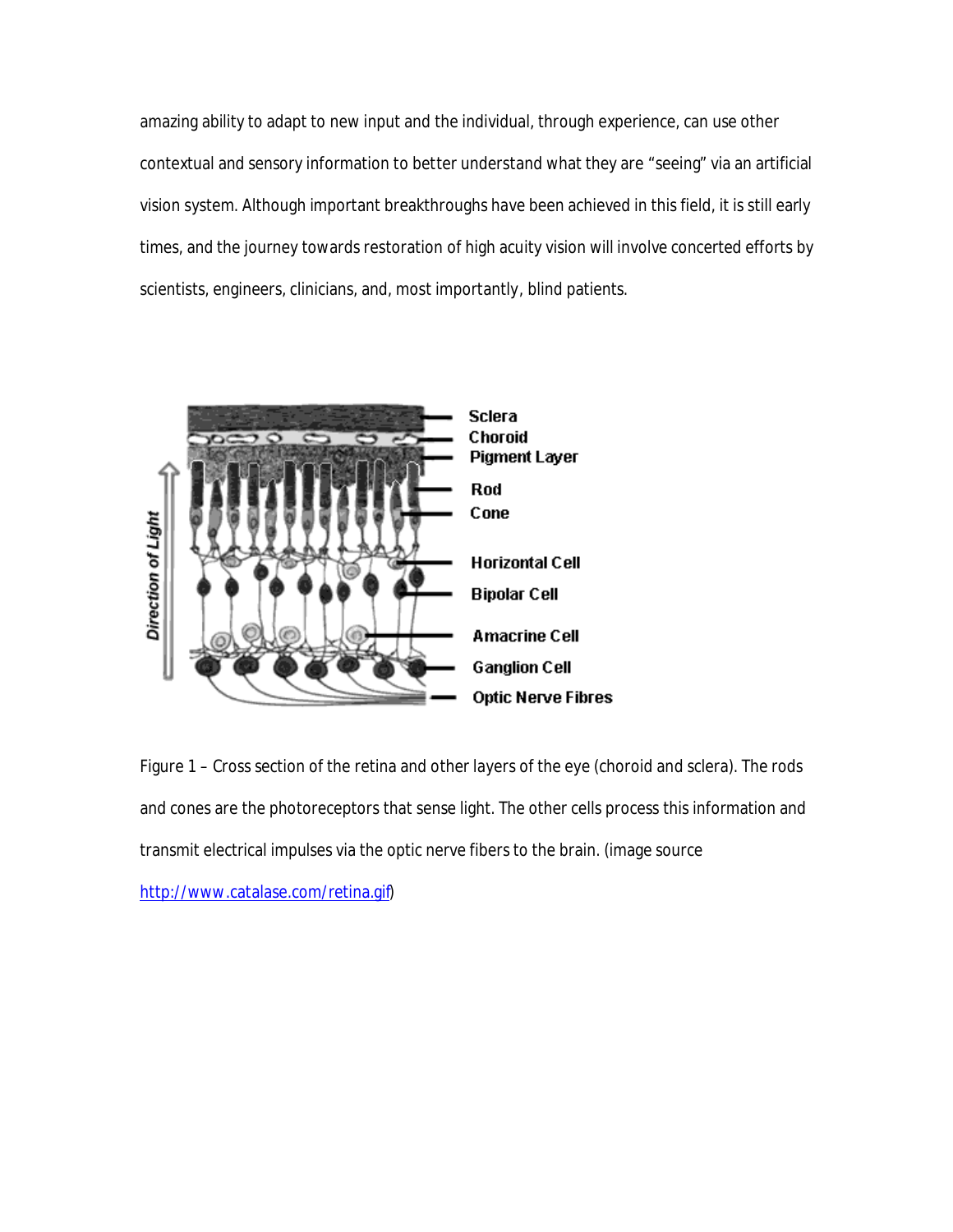

Figure 2 – Retinal Prosthesis concept. An image is captured by a camera and transmitted to an implant. The implant applies a patterned, complex stimulus to the retina via an array of electrodes on the surface of the retina (epiretinal) or underneath the retina (sub-retinal). Image courtesy of Annual Review of Biomedical Engineering.

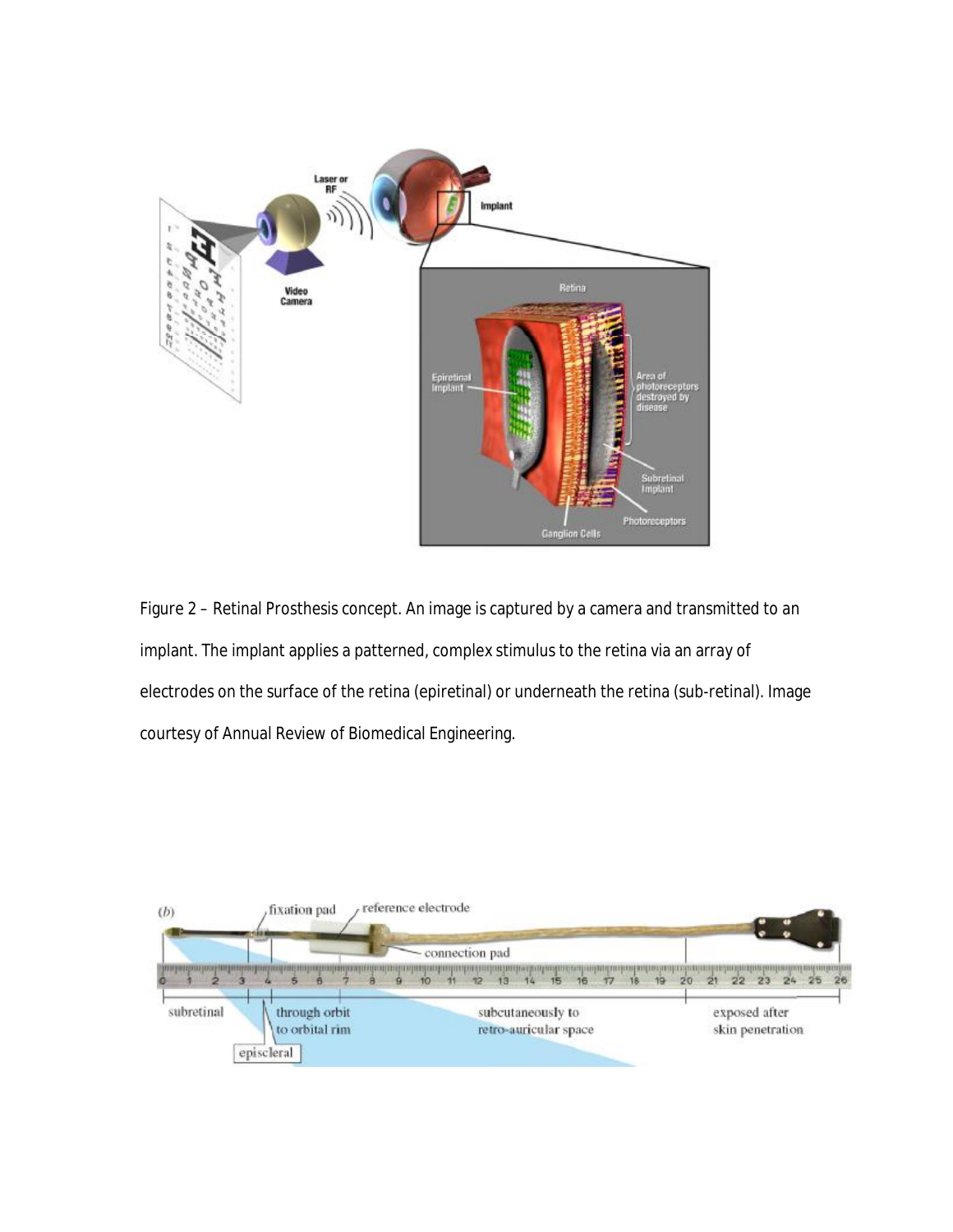

Figure 3 (top) A subretinal implant developed by Retina Implant GmbH has been tested in 11 subjects. The microphotodiode array that is implanted in the subretinal space is to the far left, while the remainder of the implant is cabling to allow connection to external test equipment. The epiretinal implant system developed by Second Sight Medical Products, Inc., includes (bottom, left) a video camera mounted in a pair of glasses, (bottom center) a wearable image processing system, and (bottom right) an epiretinal implant with components inside and outside the eye. Stimulus commands generated by the wearable image processing system are transmitted wirelessly to the implant via an inductive coil in the glasses frame. Images courtesy of Proceedings of the Royal Society and the British Journal of Ophthalmology.

 $\overline{a}$ 

i Kandel, Jessel, Schwartz. Principles of Neuroscience: Third Edition.1991

i<sup>i</sup> <http://webvision.med.utah.edu/>

Hartong DT, Berson EL, and Dryja TP. Retinitis Pigmentosa. Lancet. 2006 Nov;368:1795-1809. <sup>iv</sup> Gehrs KM, Jackson JR, Brown EN, Allikmets R, and Hageman GS. Complement, age-related

macular degneration and a vision of the future. Arch Opthalmology. 2010 Mar;128(3):349-358. v Marg E. Magnetostimulation of vision: direct noninvasive stimulation of the retina and the visual brain. Optom Vis Sci. 1991 Jun;68(6):427-440.

vi Weiland JD, Liu W, and Humayun MS. Retinal Prosthesis. Annual Reviews of Biomedical Engineering. 2005;7:361-401.

Zrenner E, Bartz-Schmidt KU, Benav H, Besch D, Bruckmann A, Gabel VP, Gekeler F, Greppmaier U, Harscher A, Kibbel S, Koch J, Kusnyerik A, Peters T, Stingl K, Sachs H, Stett A, Szurman P, Wilhelm B, and Wilke R. "Subretinal electronic chips allow blind patients to read letters and combine them to words". *Proc Biol Sci. 2011 May;278(1711):1489-1497.*

viii Humayun MS, da Cruz L, Dagnelie G, Sahel JA, Stanga PE, Filley E, Eliott D, Duncan JL, Greenberg RJ, "Interim performance results from the Second Sight Argus II retinal prosthesis study", *Invest Ophthalmol Vis Sci 2011; 52:E-Abstract 2594*